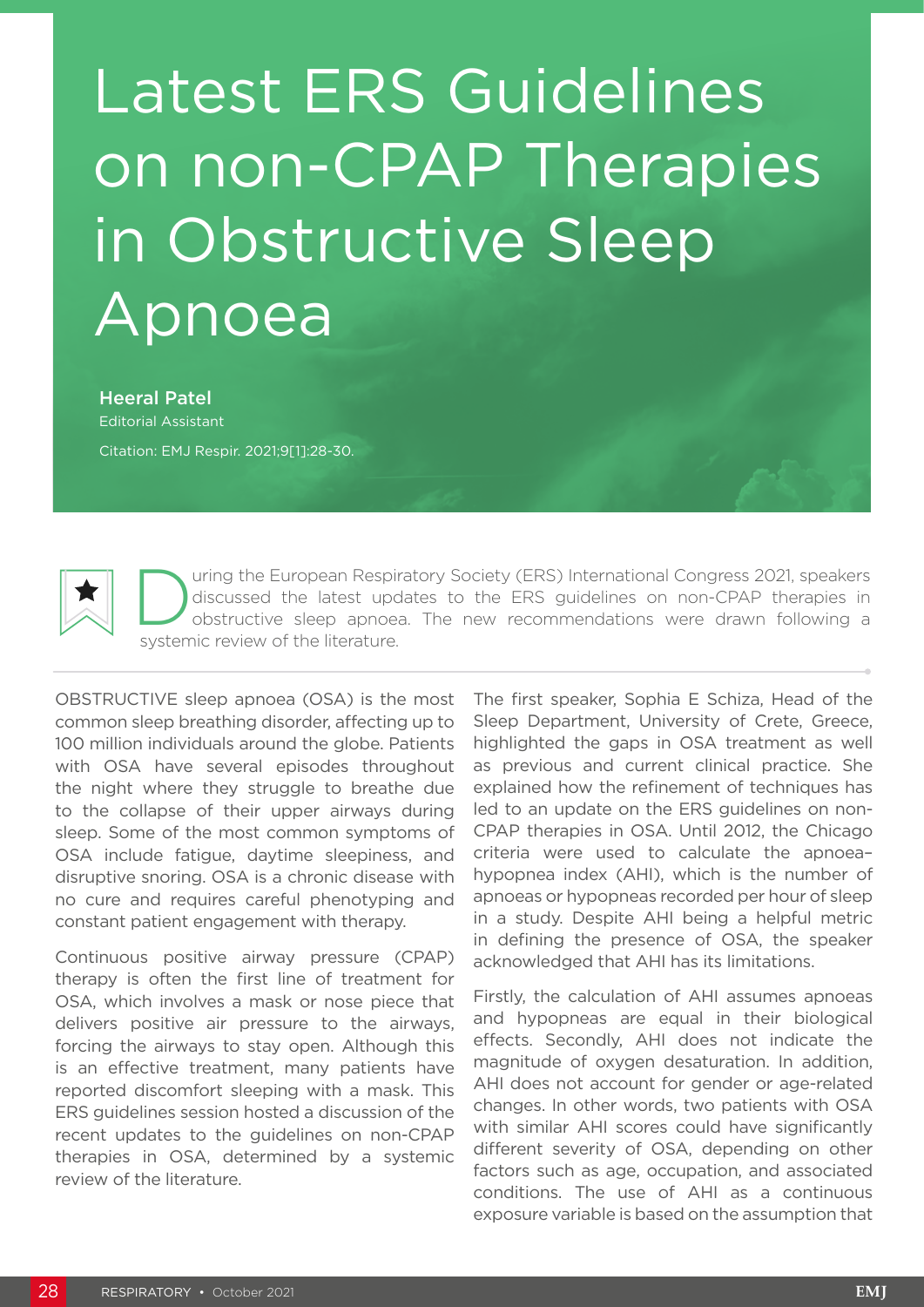*"Schiza suggested a multicomponent grading system to determine severity would be better to help decide the appropriate treatment plan."*

it represents the disease state of OSA. However, this assumption has proven to be incorrect in the literature several times. Based on this conclusion, using AHI as the primary diagnostic tool of clinically relevant OSA should be reconsidered. Schiza suggested a multicomponent grading system to determine severity would be better to help decide the appropriate treatment plan.

Following the first speaker, Johan Verbraecken, University of Antwerp, Belgium, explained the recommendations on ERS guidelines on OSA in further detail as an update to the 2011 ERS guideline on non-CPAP therapies in OSA. The updated guidelines indicate that treatment recommendations must be based on different types of evidence, clinical experience, and other relevant factors. The speaker shared the various and novel interventions available for OSA, including gastric bypass surgery, custom-made duo-block mandibular advancement devices, hypoglossal nerve stimulation, myofunctional therapy, acetazolamide, and positional therapy. To end, Verbraecken presented a case study of a 57-year-old man who did not want CPAP. Using the latest guidelines, he concluded that myofunctional therapy would be the best solution in this individual scenario.

The final speaker, Joerg Steier, Guy's and St Thomas' Hospital, London, UK, discussed a few interesting cases that he had encountered in his sleep clinic. Steier acknowledged that CPAP is an effective treatment option for patients and addressed the critical question: what is the point of discussing non-CPAP therapies? As previously mentioned, some patients do not like wearing the mask and compliance is low. In fact, compliance can be as low as 50% in younger cohorts of patients and even less in females. Therefore, it is important to discuss non-CPAP therapies. The new guideline addresses different interventions such as gastric bypass surgery, carbonic anhydrase inhibitors, and positional therapy to help patients manage their OSA.

The first case Steier presented was a 54-yearold male who was referred to the sleep centre in 2007 due to excessive daytime sleepiness. The physicians ran some tests and measured the desaturation of oxygen during sleep. The patient was diagnosed with severe OSA and, consequently, they were referred to sleep apnoea therapy. At first, CPAP controlled the problem